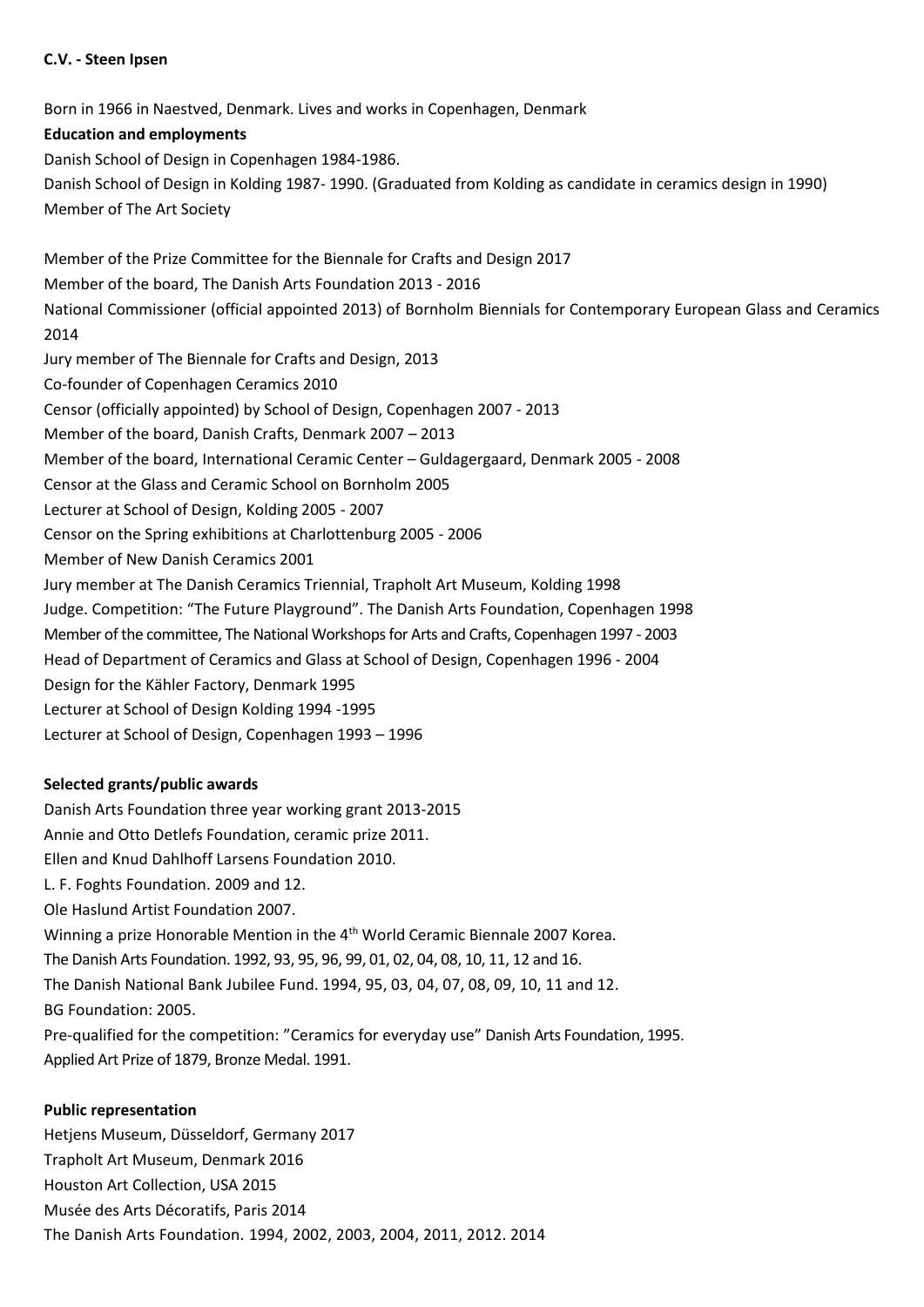Höganäs Museum, Sweden 2013 Musée de Sèvres, Paris 2012 ASU Art Museum Arizona, USA 2012 Museum für Kunst und Gewerbe, Hamburg 2011. Annie and Otto Detlefs Collection, 2002, 2005, 2007, 2010. Musée Magnelli, Vallauris, France, 2008. Ny Carlsbergfondet, 2008, 2014, 2016. Victoria & Albert museum, London, 2007. Icheon World Ceramic Center, Korea, 2007. Danish Museum of Art & Design, Copenhagen, 1993, 2004, 2007. Danish Ceramic Museum, Middelfart. 2004. The lobby of the Danish National Police Headquarters. Copenhagen. 1998. Trapholt Art Museum, Kolding. 1997, Art Foundation of the14th of August. 1997, 2011. Ribe District Council. 1995. Copenhagen Culture Foundation. 1993.

#### **Selected solo exhibitions**

Puls Gallery, Brussels 2016 Galerie NeC nilsson et chiglien Paris 2016 Galerie NeC nilsson et chiglien Paris 2014 Copenhagen Ceramics, Copenhagen 2014 Puls Gallery, Bruxelles 2013 Cheongju International Crafts Biennale, special invited to exhibit (solo) at the Main Exhibition, Korea 2013 Ministry of Culture, Copenhagen 2012 NeC Gallery, Hongkong 2012 Copenhagen Ceramics with Karen Bennicke 2012 Galerie NeC nilsson et chiglien Paris 2010 Gallery Dock-56, Hamburg, Germany 2010-2011 BN24 Art Gallery, Hamburg, Germany 2009 Drud & Køppe Gallery, Copenhagen 2007 Puls Contemporary Ceramics, Bruxelles, Belgium 2006 Puls Contemporary Ceramics, Bruxelles, Belgium 2003 Gallery Nørby, Copenhagen 2002 Exhibition Room for New Ceramics, Copenhagen 1996 Gallery Nørby, Copenhagen 1994 Gallery Kobolt, Copenhagen 1993

### **Selected group exhibitions**

Filosoffen, Odense, Denmark 2017.

North Art Fair. Galerie Provence 2017

- Art Herning .Galerie Provence 2017 Art in Embassy, Washington DC, 2017
- Collective Design Fair New York 2017
- Copenhagen Ceramics in Milano 2016
- Art Paris, Grand Palais with NeC Gallery 2016
- Danish Designmuseum Danmark (Dansk Design Nu) 2016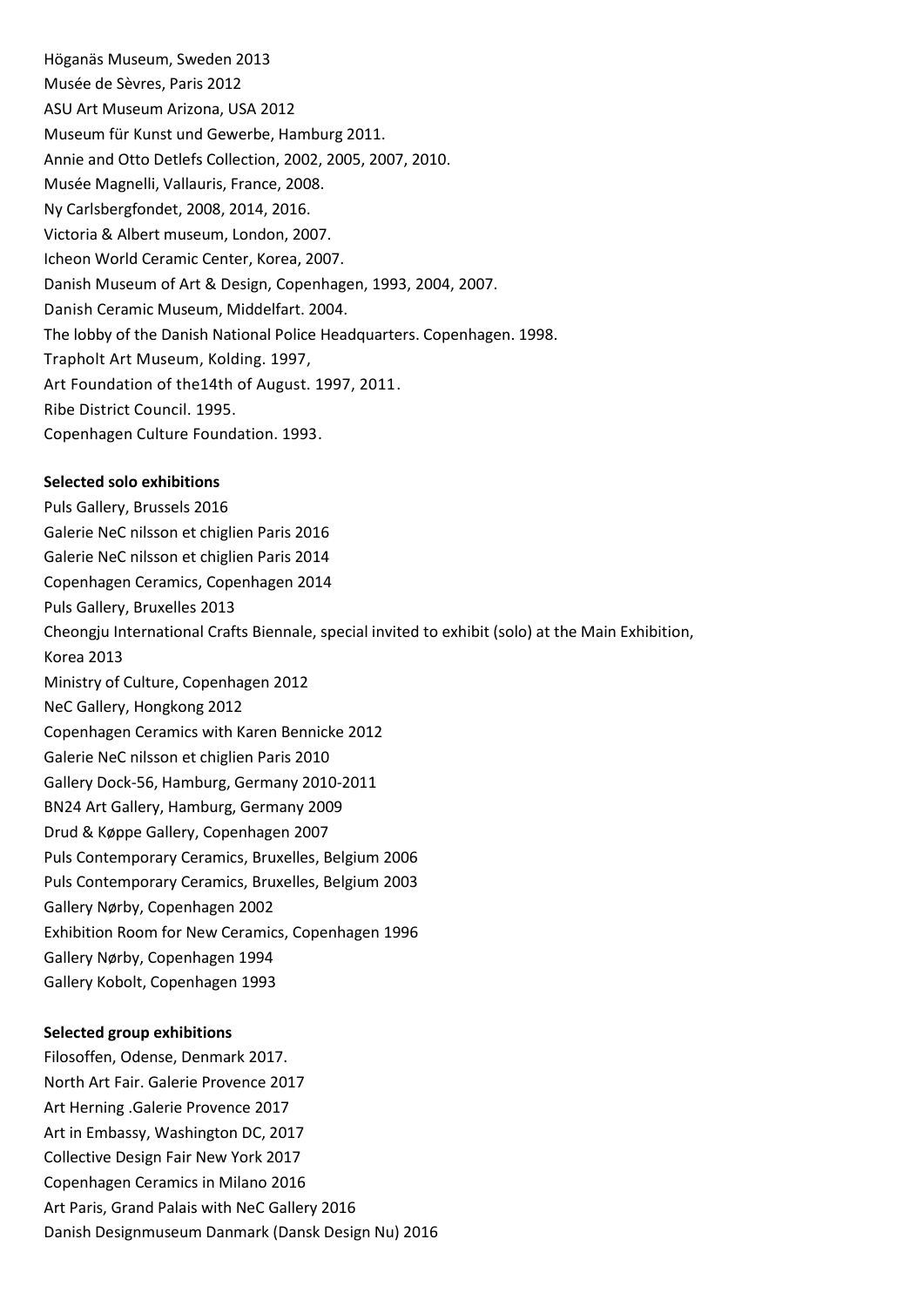Art Paris, Grand Palais with NeC Gallery 2015 Lakeside Art, Nottingham, England 2014-2015 Houston Center of Contemporary Craft, Houston 2015 Nora Eccles Museum of Art, Logan Utah 2015 10.000 timer, Trapholt Art museum, Kolding 2014 Boise Art Museum, Idaho 2014 Bellevue Art Museum, Washington 2014 ASU Art Museum, Arizona 2013 Art Paris, Grand Palais with NeC Gallery 2014- Sydney Opera House 40 years anniversary-exhibition 2013 Biennale in Grand Palais with NeC Gallery, Paris 2013 Höganäs Museum och Konsthall 2013 Charlottenborg Foundation Spring Exhibition, Copenhagen 2013 Collective1 Design fair New York with Lohmann Gallery 2013 NeC Gallery, Paris 2013 NeC Gallery, Hongkong 2013 Lys over Lolland, Denmark 2012 SOFA, New York with Lacoste Gallery 2012 Parlament in Brussels 2012 Nec Gallery, Paris 2012 Living with Ceramics, Puls at Ampersand House and Gallery, Bruxelles 2011 Galerie NeC nilsson et chiglien, Paris 2011 Mindcraft 10, Milano, Italy 2010 EXPO 2010 Shanghai Nordic Light House 2010 Curitiba Design Biennale Brazil 2010 It's a small world Santiago Chile 2010 SOFA, Schulpture, Objects and Functional Art Chicago with Lacoste Gallery 2010 Art Copenhagen 2010 Art Herning 2010 International salon, Lacoste Gallery U.S.A. 2010 NeC Gallery Paris 2010 It's a small world at Danish Design Center, Copenhagen 2009 Mindcraft 09, Milano, Italy 2009 Collect, Saatchi Gallery, London, England 2009 Danish Ceramics, Hobro, Denmark 2009 SOFA, Sculpture, Objects and Functional Art, Chicago, U.S.A. with Lacoste Gallery 2008 The View from Denmark Lacoste Gallery, U.S.A. 2008 SOFA, Sculpture, Objects and Functional Art, New York, Drud & Køppe 2008 NDC Statistics><Ceramics, Röshsska Museet, Götebrorg, Sweden 2008 Love your Figure, Puls Contemporary Ceramics, Bruxelles, Belgium 2008 NDC Statistics><Ceramics, Museum für Kunst und Gewerbe, Hamburg, Germany 2008 XXTH International biennial of Contemporary Ceramics, Vallauris, France 2008 Sculptural Ceramics, St. Joseph Gallery, Leeuwarden, Holland 2008 Charlottenborg Foundation Spring Exhibition, Copenhagen 2008 Collect, the international art fair for contemporary objects, V&A London Drud & Køppe 2007 Biennale for Craft and Design 2007, Trapholt kunstmuseum, Kolding 2007 The 4th World Ceramic Biennale 2007, Korea. SOFA, Sculpture, Objects and Functional Art, Chicago, U.S.A. With Gallery Drud & Køppe 2006